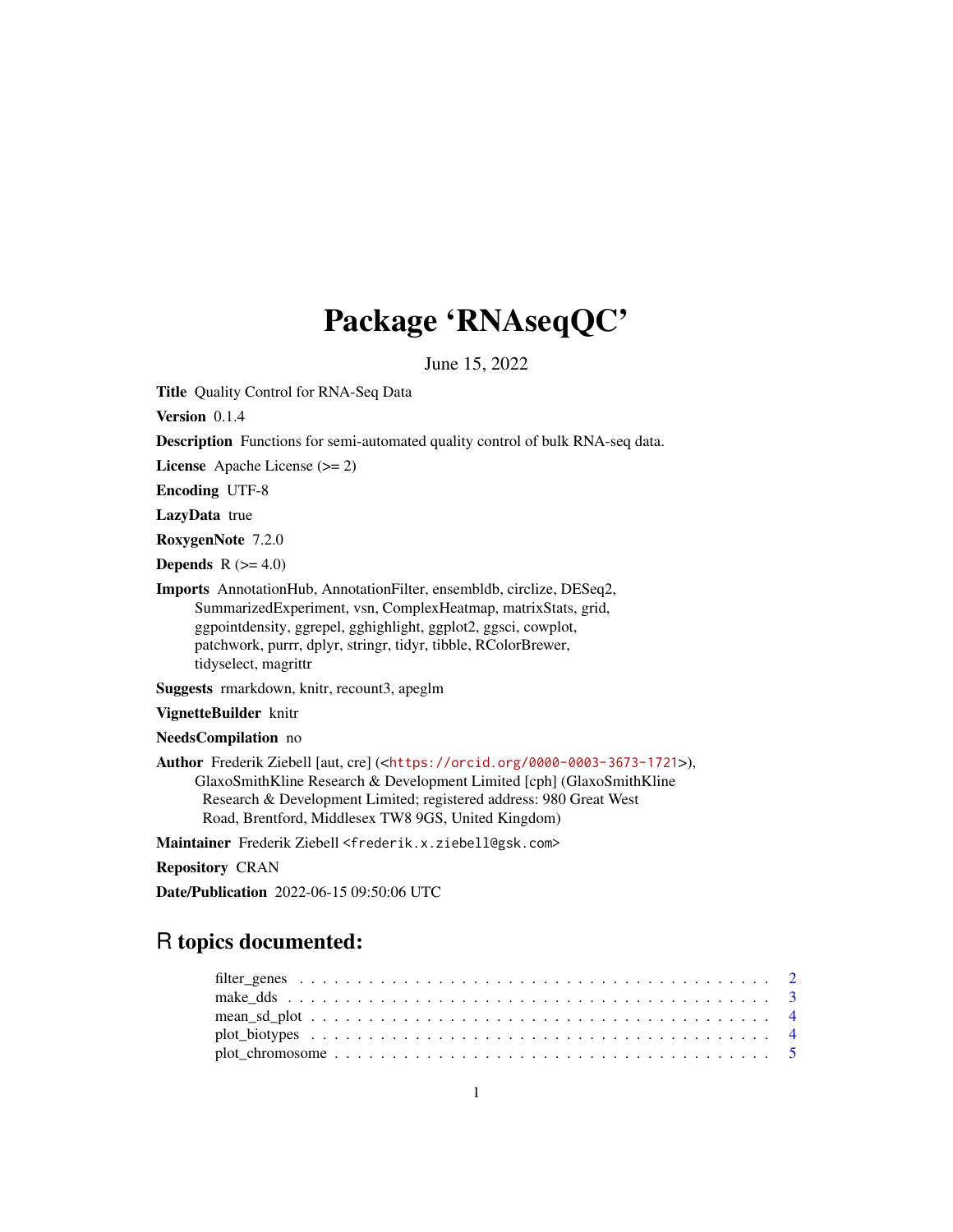## <span id="page-1-0"></span>2 filter\_genes

| Index | 18 |
|-------|----|

filter\_genes *Filter genes with low counts*

## Description

Filter genes with low counts

### Usage

```
filter_genes(dds, min_count = 5, min_rep = 3)
```
## Arguments

dds A DESeqDataSet

min\_count, min\_rep keep genes with at least min\_count counts in at least min\_rep replicates

## Value

A DESeq2::DESeqDataSet object with only those genes that meet the filter criteria.

```
library("DESeq2")
dds <- makeExampleDESeqDataSet()
filter_genes(dds)
```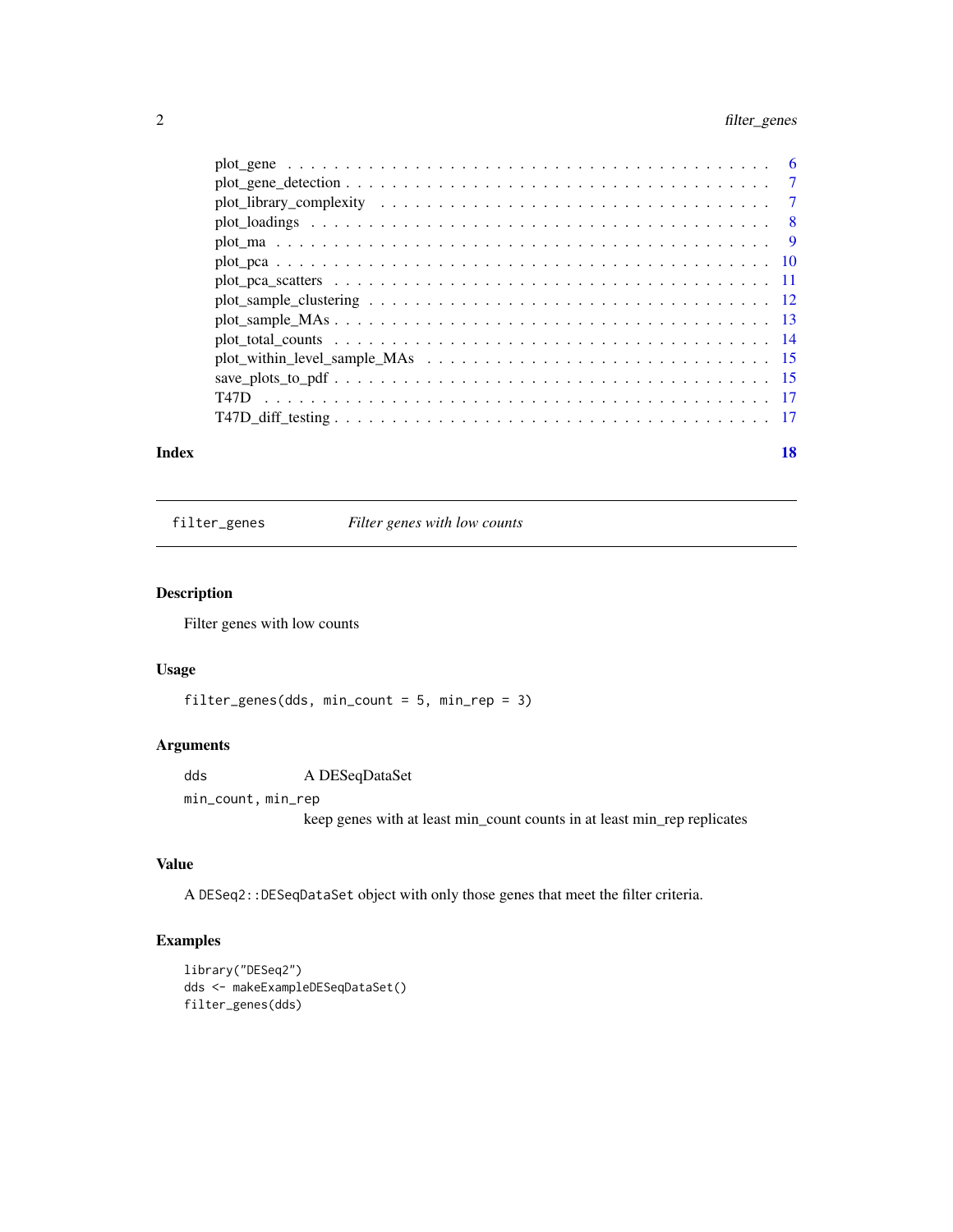<span id="page-2-0"></span>

Make DESeqDataSet from counts matrix and metadata

## Usage

```
make_dds(counts, metadata, ah_record, design = \sim1)
```
## Arguments

| counts    | The genes x samples counts matrix. The row names must be ENSEMBL gene<br>IDs.                                              |
|-----------|----------------------------------------------------------------------------------------------------------------------------|
| metadata  | data.frame of sample information. Order of rows corresponds to the order of<br>columns in the counts matrix.               |
| ah record | ID of AnnotationHub record used to retrieve an EnsDb object.                                                               |
| design    | The design formula specified in DESeqDataSet() To view all valid record IDs,<br>run                                        |
|           | library(AnnotationHub)<br>mcols(AnnotationHub()) %>%<br>as_tibble(rownames="ah_record") %>%<br>filter(rdataclass=="EnsDb") |

#### Value

A DESeq2::DESeqDataSet object containing the counts matrix and metadata.

```
library("DESeq2")
count_mat <- counts(T47D)
meta <- data.frame(colData(T47D))
dds <- make_dds(counts = count_mat, metadata = meta, ah_record = "AH89426")
```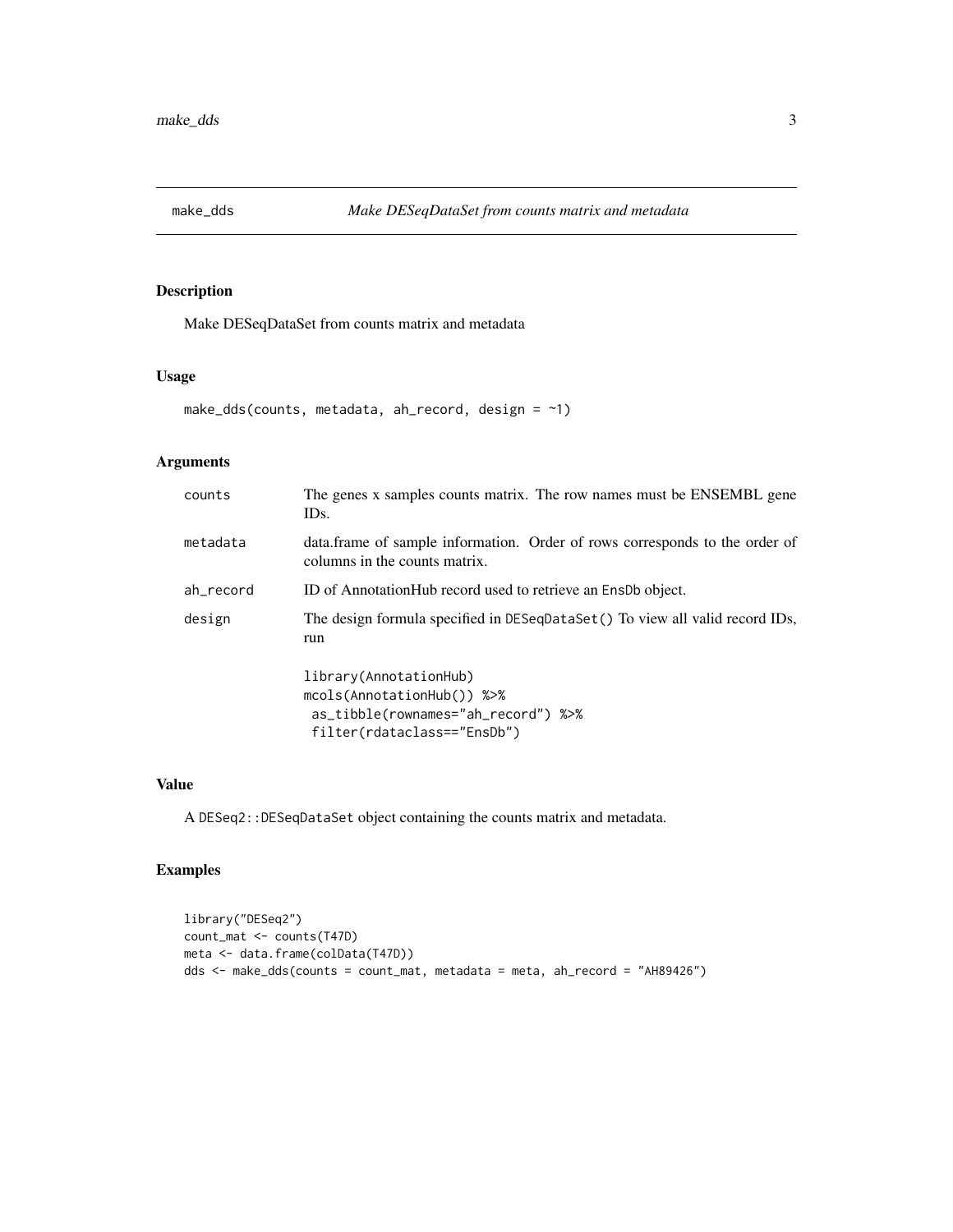<span id="page-3-0"></span>

Create a mean-sd plot Make a scatterplot that shows for each gene its standard deviation versus mean.

### Usage

mean\_sd\_plot(vsd)

## Arguments

vsd A DESeqTransform object

### Value

A ggplot object of the ggplot2 package that contains the mean-sd plot.

## Examples

```
library("DESeq2")
dds <- makeExampleDESeqDataSet(interceptMean=10, n=5000)
vsd <- vst(dds)
mean_sd_plot(vsd)
```
plot\_biotypes *Plot number of counts per sample and biotype*

## Description

Plot the total number of counts for each sample and the major classes of ENSEMBL gene biotypes (protein coding, lncRNA, etc.)

## Usage

plot\_biotypes(dds)

#### Arguments

dds A DESeqDataSet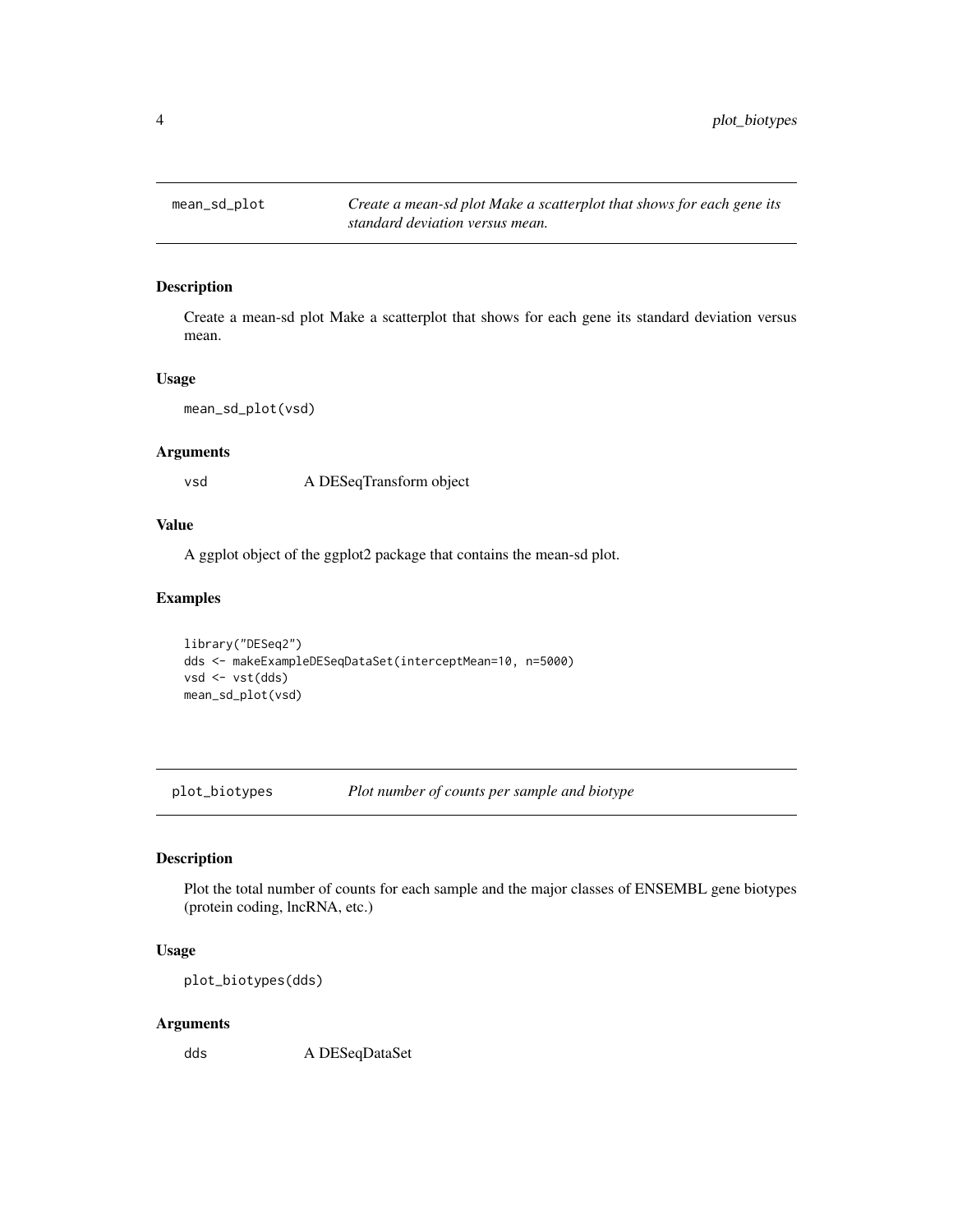## <span id="page-4-0"></span>plot\_chromosome 5

## Value

A ggplot object of the ggplot2 package.

## Examples

plot\_biotypes(T47D)

plot\_chromosome *Plot gene expression along a chromosome*

## Description

Plot gene expression along a chromosome

## Usage

```
plot_chromosome(vsd, chr, scale = FALSE, trunc_val = NULL)
```
## Arguments

| vsd       | An object generated by DESeq2::vst()                                                                                                                                                                                                                     |
|-----------|----------------------------------------------------------------------------------------------------------------------------------------------------------------------------------------------------------------------------------------------------------|
| chr       | A string denoting a chromosome as annotated by ENSEMBL, e.g. '1', '2', 'X',<br>$'Y'$ , 'MT'                                                                                                                                                              |
| scale     | Whether to scale the columns of the heatmap                                                                                                                                                                                                              |
| trunc_val | Truncate the expression matrix to this value prior to plotting. This is useful<br>if some very high expression values dominate the heatmap. By default, the<br>heatmap is truncated to expression values at most 3 standard deviations from the<br>mean. |

## Value

A Heatmap-class object of the ComplexHeatmap package that contains the heatmap of expression values.

```
library("DESeq2")
chr1 <- T47D[which(mcols(T47D)$chromosome=="1"),]
vsd <- vst(chr1)
plot_chromosome(vsd, chr="1")
```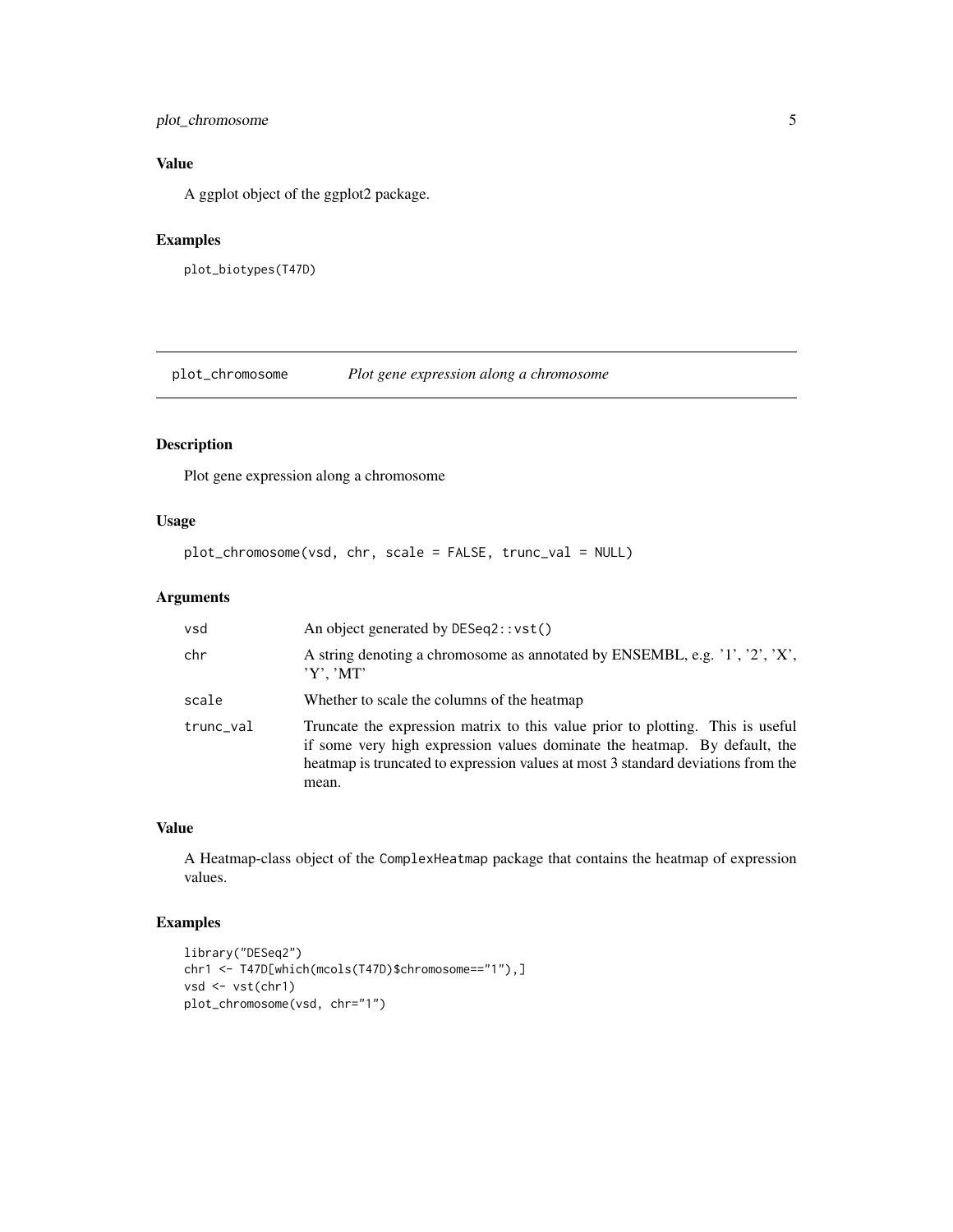<span id="page-5-0"></span>plot\_gene *Plot a gene*

## Description

Plot a gene

## Usage

```
plot_gene(
  gene,
  dds,
 x_v = NULL,color_by = NULL,
 point_alpha = 0.7,
 point_rel_size = 2,
 show_plot = TRUE
)
```
#### Arguments

| gene        | A gene ID or gene name, i.e. an element of rownames (dds) or of rowData (dds) \$gene_name |
|-------------|-------------------------------------------------------------------------------------------|
| dds         | a DESegDataSet                                                                            |
| x_var       | Variable to plot on the x-axis. If NULL, then each sample is plotted separately.          |
| color_by    | Variable (column in colData(dds)) to color points by.                                     |
| point_alpha | alpha value of $geom\_point()$                                                            |
|             | point_rel_size relative size of geom_point()                                              |
| show_plot   | Whether to show the plot or not                                                           |

#### Value

The function displays the plot and returns invisible the data frame of expression values and colData annotation for the gene.

```
library("DESeq2")
set.seed(1)
dds <- makeExampleDESeqDataSet()
colData(dds)$type <- c("A","A","A","B","B","B")
colData(dds)$patient <- c("1","1","2","2","3","3")
dds <- estimateSizeFactors(dds)
plot_gene("gene1", dds)
plot_gene("gene1", dds, x_var="patient", color_by="type")
```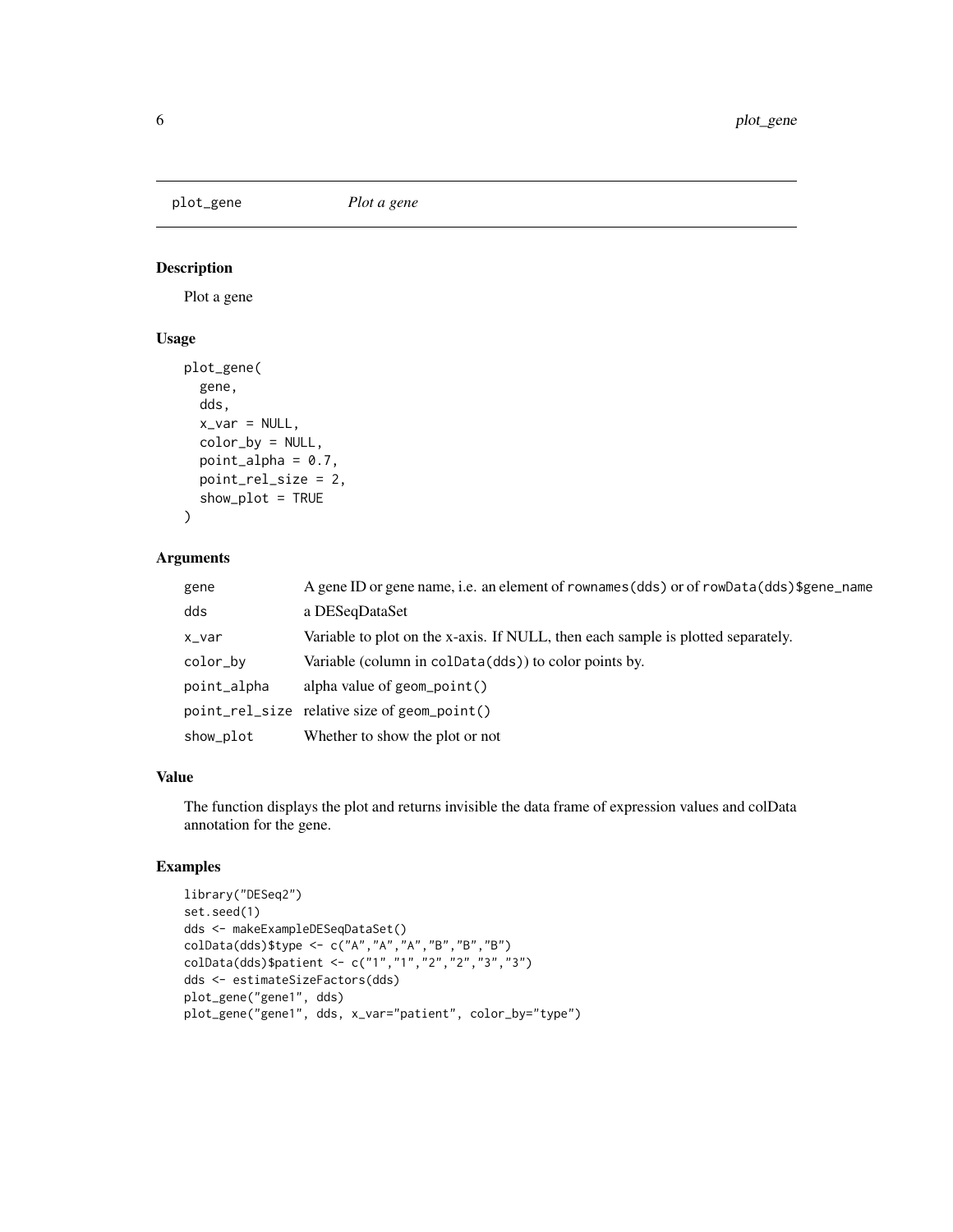<span id="page-6-0"></span>plot\_gene\_detection *Plot number of detected genes for each sample*

## Description

For specified thresholds, the number of detected genes is shown for each sample.

## Usage

```
plot_gene_detection(dds, thresholds = c(3, 10, 20, 50))
```
## Arguments

| dds        | A DESegDataSet                                                                                                    |
|------------|-------------------------------------------------------------------------------------------------------------------|
| thresholds | Vector of thresholds for which the number of genes with counts greater or equal<br>than the thresholds is plotted |

#### Value

A ggplot object of the ggplot2 package that contains the gene detection plot.

#### Examples

```
library("DESeq2")
set.seed(1)
dds <- makeExampleDESeqDataSet()
plot_gene_detection(dds)
```
plot\_library\_complexity

*Plot the library complexity*

#### Description

Plot per sample the fraction of genes, versus the fraction of total counts.

## Usage

```
plot_library_complexity(dds)
```
#### Arguments

dds A DESeqDataSet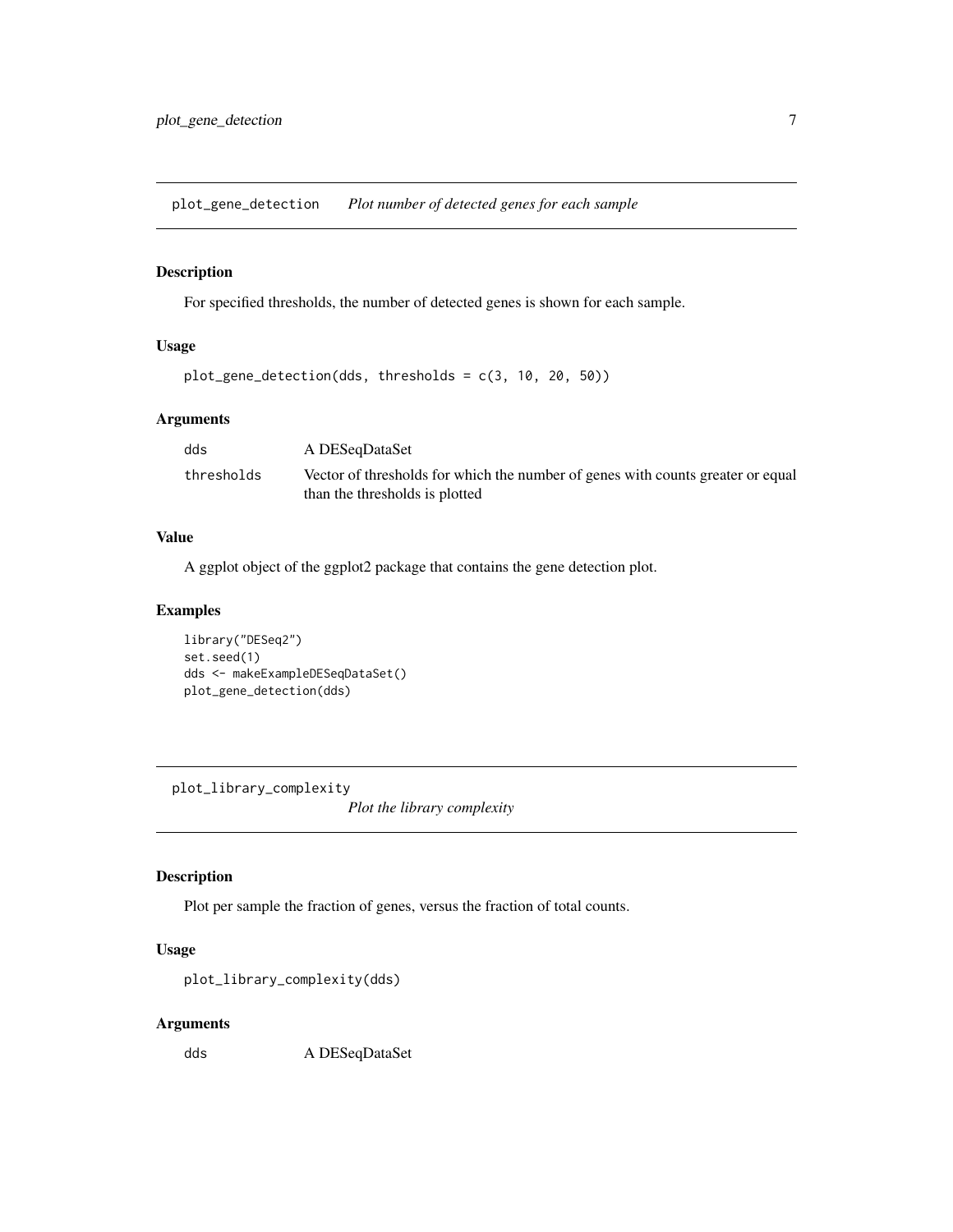## <span id="page-7-0"></span>Value

A ggplot object of the ggplot2 package that contains the library complexity plot.

#### Examples

```
library("DESeq2")
set.seed(1)
dds <- makeExampleDESeqDataSet()
plot_library_complexity(dds)
```
plot\_loadings *Plot loadings of a principal component*

## Description

Plot loadings of a principal component

## Usage

```
plot_loadings(
 pca_res,
 PC = 1,color_by = NULL,
  annotate_top_n = 0,
 highlight_genes = NULL,
 show_plot = TRUE
)
```
#### Arguments

| pca_res         | A result returned from plot_pca()                                                          |
|-----------------|--------------------------------------------------------------------------------------------|
| PC.             | Number of the principal component to plot                                                  |
| color_by        | Variable (column in pca_res\$loadings) to color points by.                                 |
|                 | annotate_top_n Annotate the top n features with positive or negative loading               |
| highlight_genes |                                                                                            |
|                 | Vector of gene names or gene IDs to highlight on the plot (overwrites top_n<br>annotation) |
| show_plot       | Whether to show the plot                                                                   |

## Value

The function displays the loadings plot and returns invisible a list of the plot, the data.frame of the PCA loadings.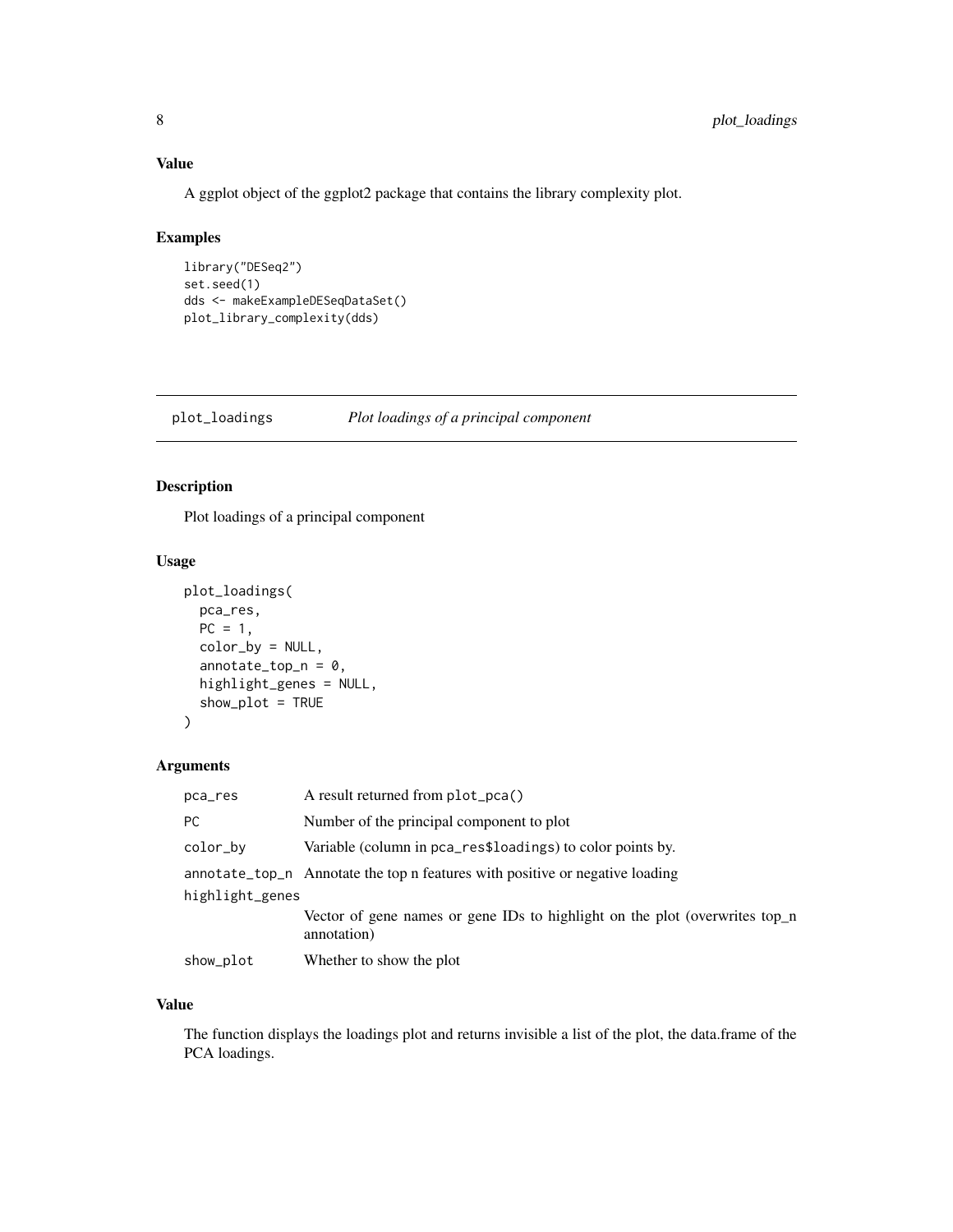#### <span id="page-8-0"></span>plot\_ma 9

#### Examples

```
set.seed(1)
data <- matrix(rnorm(100*6), ncol=6)
data <- t(t(data)+c(-1, -1.1, -1.2, 1, 1.1, 1.2))
pca_res <- plot_pca(data)
plot_loadings(pca_res)
```
#### plot\_ma *MA-plot of a differential testing result*

#### Description

MA-plot of a differential testing result

#### Usage

```
plot_ma(de_res, dds, annotate_top_n = 5, highlight_genes = NULL)
```
#### **Arguments**

| de_res          | An object returned by DESeq2:: results() or DESeq2:: lfcShrink()                                         |
|-----------------|----------------------------------------------------------------------------------------------------------|
| dds             | The DESeqDataSet that was used to build the 'de_res' object. This is needed<br>for gene name annotation. |
|                 | annotate_top_n Annotate the top n significant genes by fold change (up- and down-regulated)              |
| highlight_genes |                                                                                                          |
|                 | Vector of gene names or gene IDs to highlight on the plot (overwrites top_n<br>annotation)               |

#### Value

A ggplot object of the ggplot2 package that contains the MA-plot. The plot shows three classes of points: Light gray points are genes with low counts that are removed from the analysis by independent filtering. Darker gray points are not significant genes that show a density map to visualize where the majority of non-significant points are located. Finally, red point show significant genes.

```
library("DESeq2")
set.seed(1)
dds <- makeExampleDESeqDataSet(n=1500, m=6, betaSD=.3, interceptMean=6)
rowData(dds)$gene_name <- rownames(dds)
dds <- DESeq(dds)
de_res <- results(dds)
plot_ma(de_res, dds)
```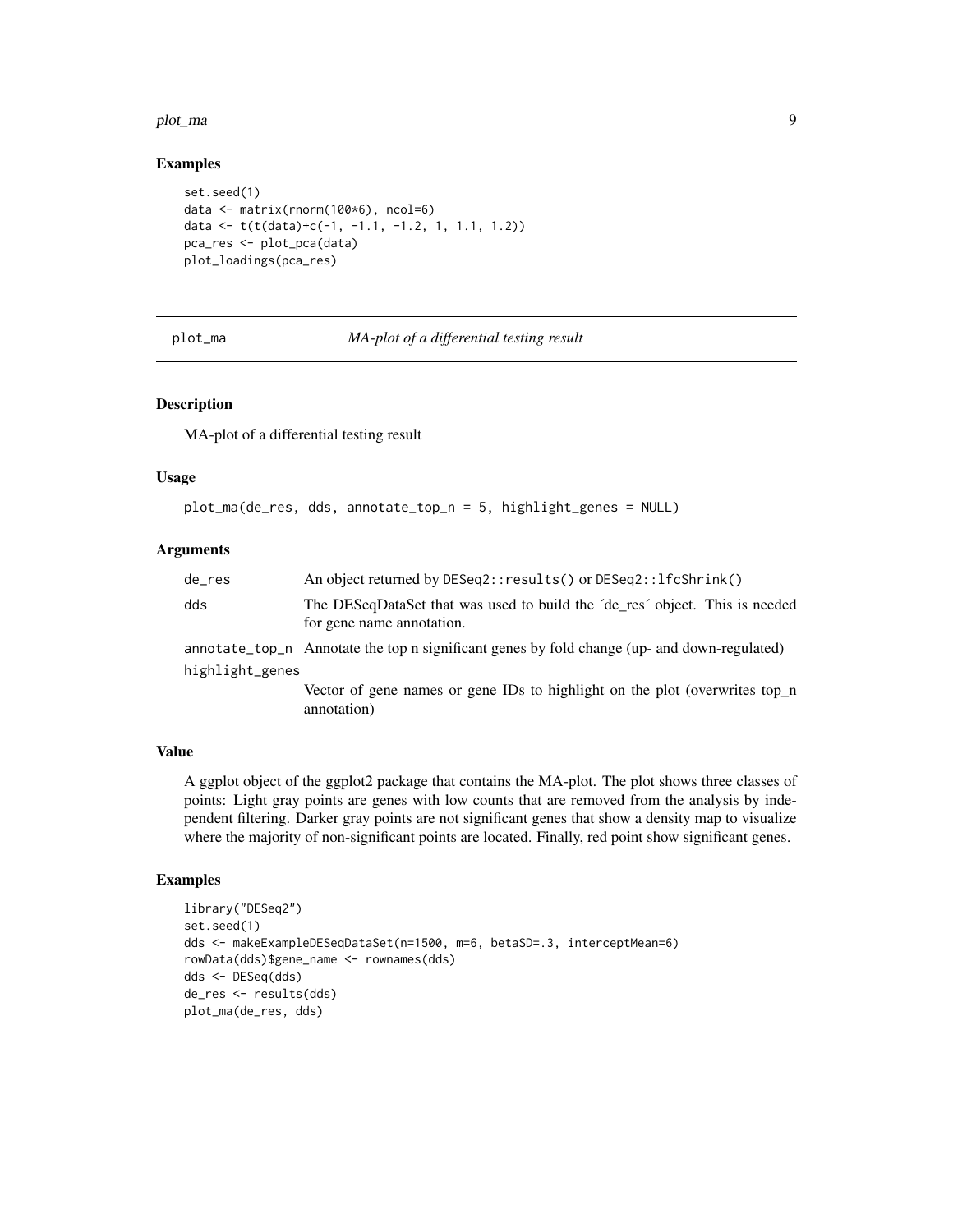<span id="page-9-0"></span>

Plot results of a principal component analysis

## Usage

```
plot_pca(
 obj,
 PC_{-}x = 1,
 PC_y = 2,
 n_feats = 500,
  scale_feats = FALSE,
 na\_frac = 0.3,
 metadata = NULL,
 color_by = NULL,
  shape_by = NULL,
 point_alpha = 0.7,
 point_rel_size = 2,
 show_plot = TRUE
)
```
## Arguments

| obj         | A (features x samples) matrix or Summarized Experiment object                                                    |
|-------------|------------------------------------------------------------------------------------------------------------------|
| $PC_{-}x$   | The PC to show on the x-axis.                                                                                    |
| $PC_y$      | The PC to show on the y-axis.                                                                                    |
| n_feats     | Number of top-variable features to include.                                                                      |
| scale_feats | Whether to scale the features.                                                                                   |
| na_frac     | Only consider features with the stated maximum fraction of NAs or NaNs.<br>NA/NaNs will be mean-imputed for PCA. |
| metadata    | A data frame used for annotating samples. rownames (metadata) must match<br>colnames(obj).                       |
| color_by    | Variable by which to color points. Must be a column in metadata or in colData(obj).                              |
| shape_by    | Variable by which to color points. Must be a column in metadata or in colData(obj).                              |
| point_alpha | alpha value of $geom\_point()$                                                                                   |
|             | point_rel_size relative size of geom_point()                                                                     |
| show_plot   | Whether to show the plot or not                                                                                  |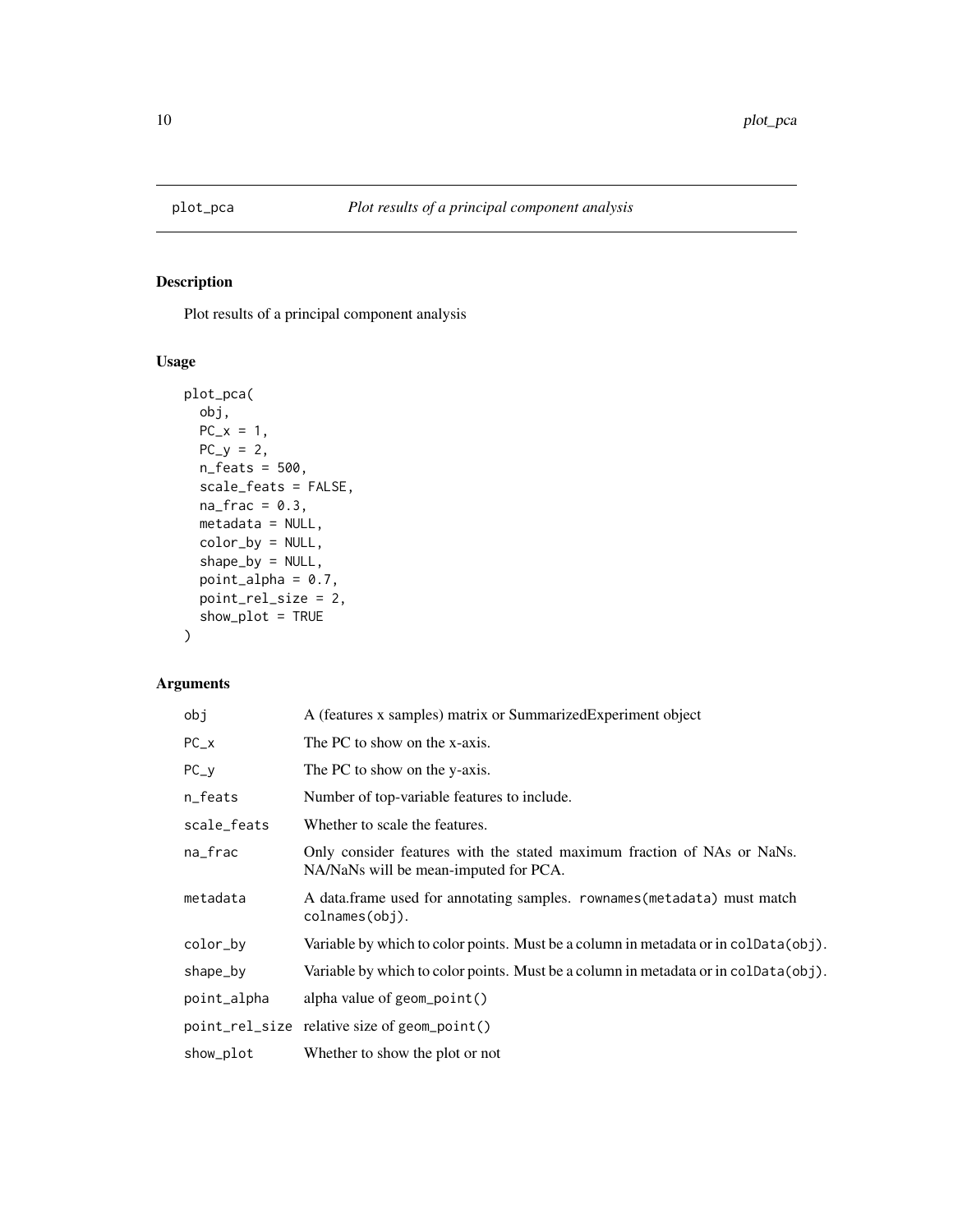## <span id="page-10-0"></span>Details

If the metadata or colData of obj contain a column colname, this colum will be removed in the \$pca\_data slot, because this column contains the colnames of the data matrix. Similarly, for the \$loadings slot, the column rowname is reserved for the rownames of the data matrix.

#### Value

The function displays the plot and returns invisible a list of the plot, the data.frame to make the plot, the vector of percentages of variance explained and the loadings matrix.

#### Examples

```
set.seed(1)
data <- matrix(rnorm(100*6), ncol=6)
data <- t(t(data)+c(-1, -1.1, -1.2, 1, 1.1, 1.2))
plot_pca(data)
```
plot\_pca\_scatters *Plot matrix of PCA scatter plots*

## Description

Plot matrix of PCA scatter plots

#### Usage

```
plot_pca_scatters(
  obj,
 n_PCs = min(10, nrow(obj), ncol(obj)),show_var_exp = T,
  n_feats = 500,
  scale_feats = FALSE,
  na\_frac = 0.3,
 metadata = NULL,
 color_by = NULL,shape_by = NULL,point_alpha = 0.7,
 point_rel_size = 2
```

```
)
```
### Arguments

| obi          | A (features x samples) matrix or Summarized Experiment object                                           |
|--------------|---------------------------------------------------------------------------------------------------------|
| n PCs        | Number of principal components to plot                                                                  |
| show_var_exp | Whether to show a plot of the percentage of variance explained by each PC in<br>the bottom left corner. |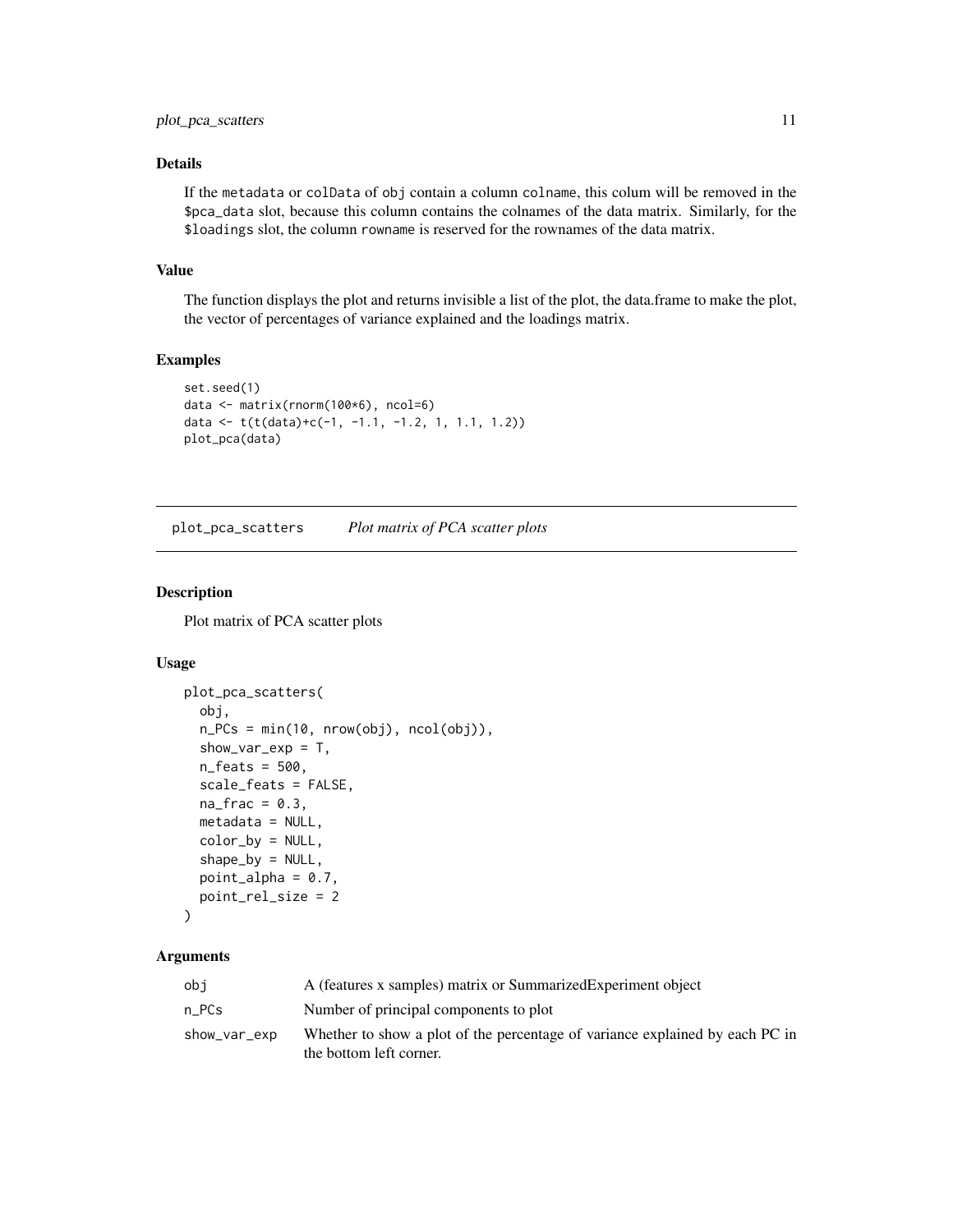<span id="page-11-0"></span>

| n_feats     | Number of top-variable features to include.                                                                      |
|-------------|------------------------------------------------------------------------------------------------------------------|
| scale_feats | Whether to scale the features.                                                                                   |
| na frac     | Only consider features with the stated maximum fraction of NAs or NaNs.<br>NA/NaNs will be mean-imputed for PCA. |
| metadata    | A data.frame used for annotating samples. rownames (metadata) must match<br>colnames(obi).                       |
| color_by    | Variable by which to color points. Must be a column in metadata or in colData(obj).                              |
| shape_by    | Variable by which to color points. Must be a column in metadata or in colData(obj).                              |
| point_alpha | alpha value of geom_point()                                                                                      |
|             | point_rel_size relative size of geom_point()                                                                     |

## Value

The function displays the scatter plots of the PCs

## Examples

```
set.seed(1)
data <- matrix(rnorm(100*6), ncol=6)
data <- t(t(data)+c(-1, -1.1, -1.2, 1, 1.1, 1.2))
plot_pca_scatters(data)
```
plot\_sample\_clustering

*Plot clustering of samples in a distance heatmap*

## Description

Plot clustering of samples in a distance heatmap

#### Usage

```
plot_sample_clustering(
  se,
  n_feats = 500,
  anno_vars = NULL,
  anno_title = "group",
  distance = "euclidean",
  ...
\mathcal{E}
```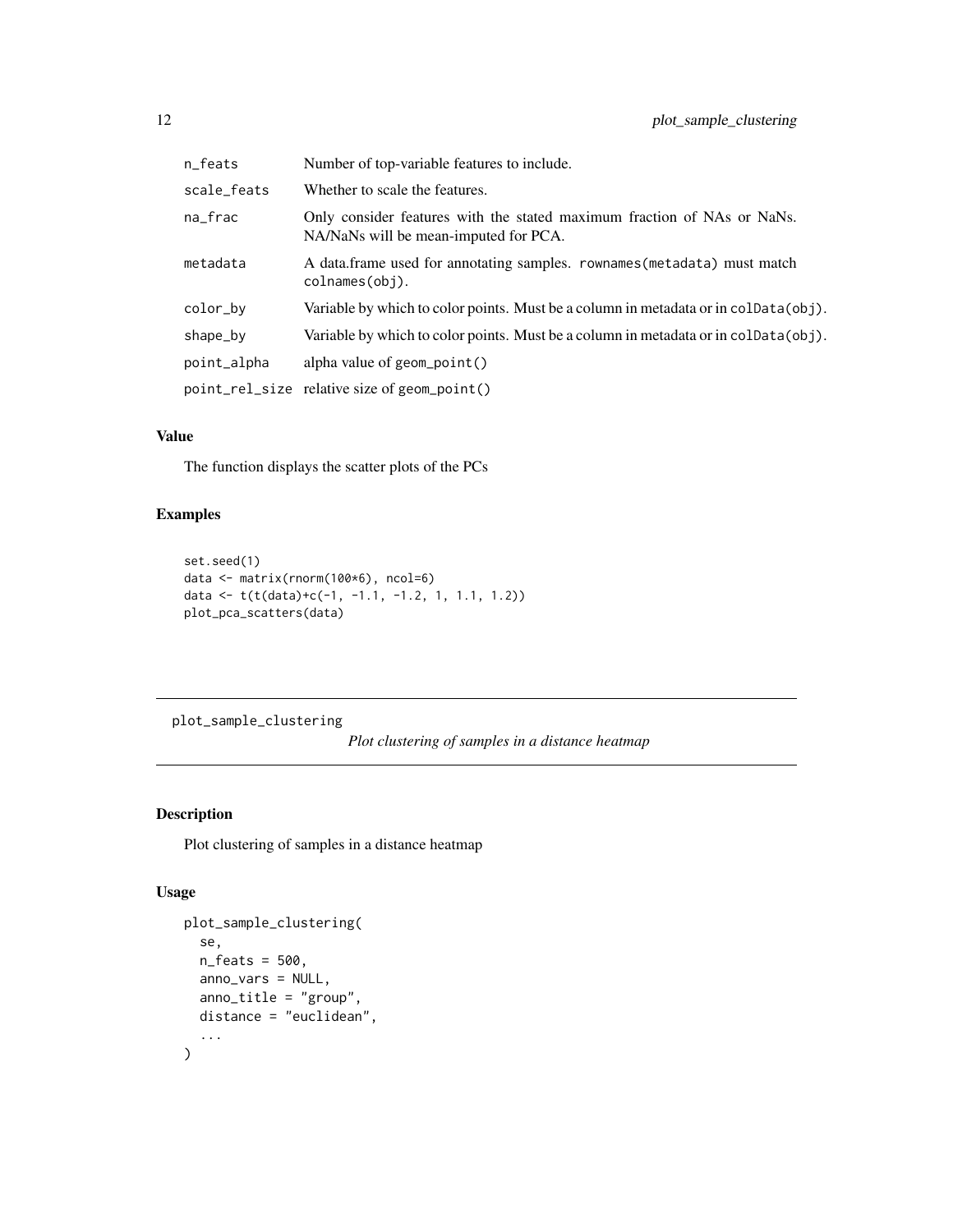#### <span id="page-12-0"></span>Arguments

| se         | A Summarized Experiment object.                                                           |
|------------|-------------------------------------------------------------------------------------------|
| n_feats    | Number of top-variable features (genes) to consider                                       |
| anno_vars  | Character vector of columns in coldata (se) to annotate samples                           |
| anno_title | The title of the color legend for anno vars                                               |
| distance   | The type of distance metric to consider. Either 'euclidean', 'pearson' or 'spear-<br>man' |
| $\ddotsc$  | Other arguments passed on to ComplexHeatmap:: Heatmap()                                   |

#### Value

A Heatmap-class object of the ComplexHeatmap package that contains the heatmap of pairwise sample distances.

## Examples

```
library("DESeq2")
dds <- makeExampleDESeqDataSet(m=8, interceptMean=10)
vsd <- vst(dds)
plot_sample_clustering(vsd)
```
plot\_sample\_MAs *MA plots of samples*

## Description

For each level of the grouping variable, the gene-wise median over all samples is computed to obtain a reference sample. Then, each sample is plotted against the reference.

## Usage

```
plot_sample_MAs(vsd, group, y_lim = 3)
```
## Arguments

| vsd   | An object generated by DESeq2::vst()                          |
|-------|---------------------------------------------------------------|
| group | A grouping variable, must be a column of coldata (vsd)        |
| v_lim | Y-axis limits, the axis will run from $-\nu$ lim to $\nu$ lim |

## Value

A list of ggplot objects of the ggplot2 package, with each element corresponding to one MA-plot.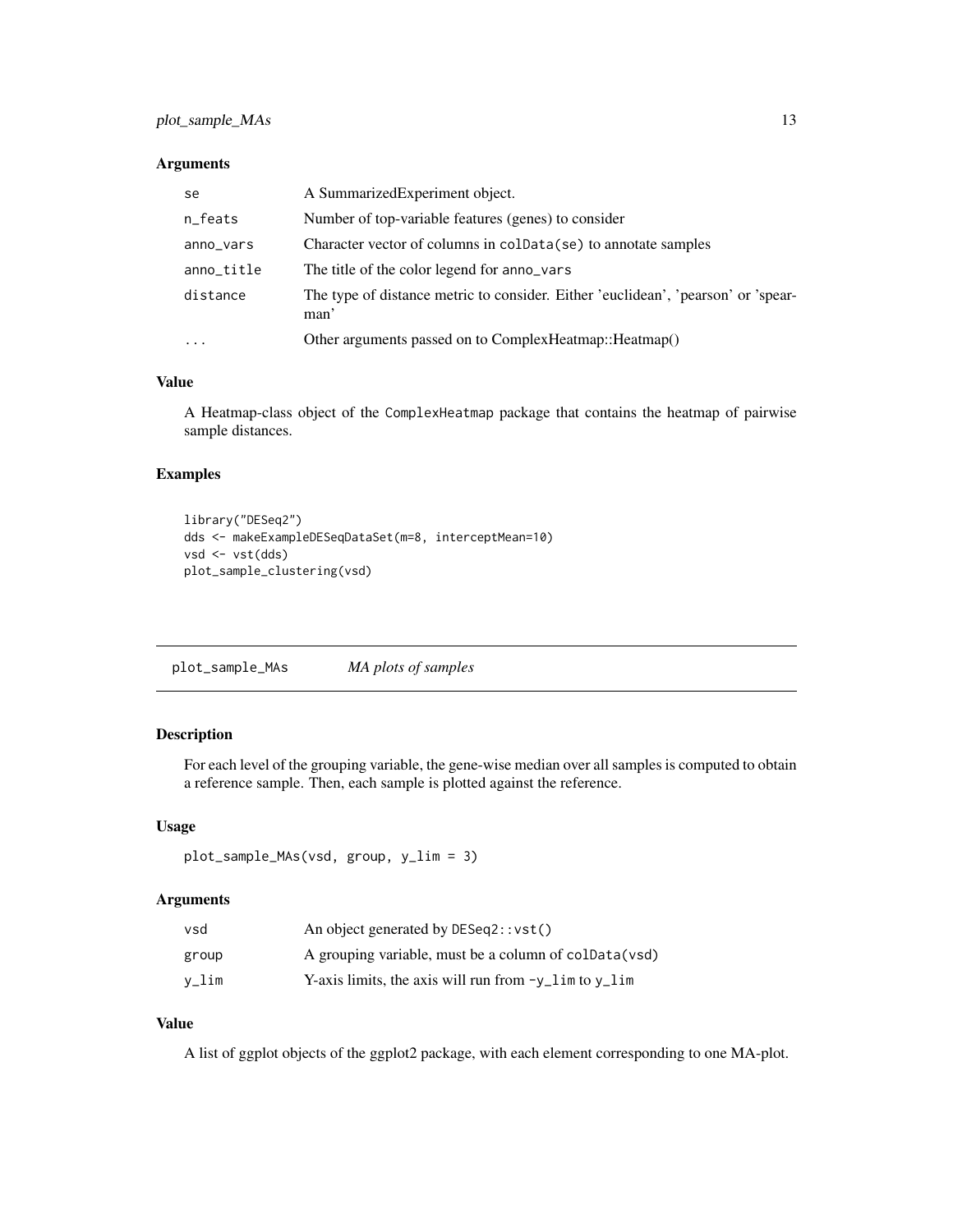## Examples

```
library("DESeq2")
set.seed(1)
dds <- makeExampleDESeqDataSet(n=1000, m=4, interceptMean=10)
colData(dds)$type <- c("A","A","B","B")
vsd <- vst(dds)
plot_sample_MAs(vsd, group="type")
```
plot\_total\_counts *Plot total counts per sample*

## Description

Plot the distribution of the total number of counts per sample as histogram.

#### Usage

```
plot_total_counts(dds, n_bins = 50)
```
## Arguments

| dds    | A DESeqDataSet           |
|--------|--------------------------|
| n_bins | Number of histogram bins |

## Value

A ggplot object of the ggplot2 package that contains the histogram of total counts per sample.

```
library("DESeq2")
set.seed(1)
dds <- makeExampleDESeqDataSet(m=30)
plot_total_counts(dds)
```
<span id="page-13-0"></span>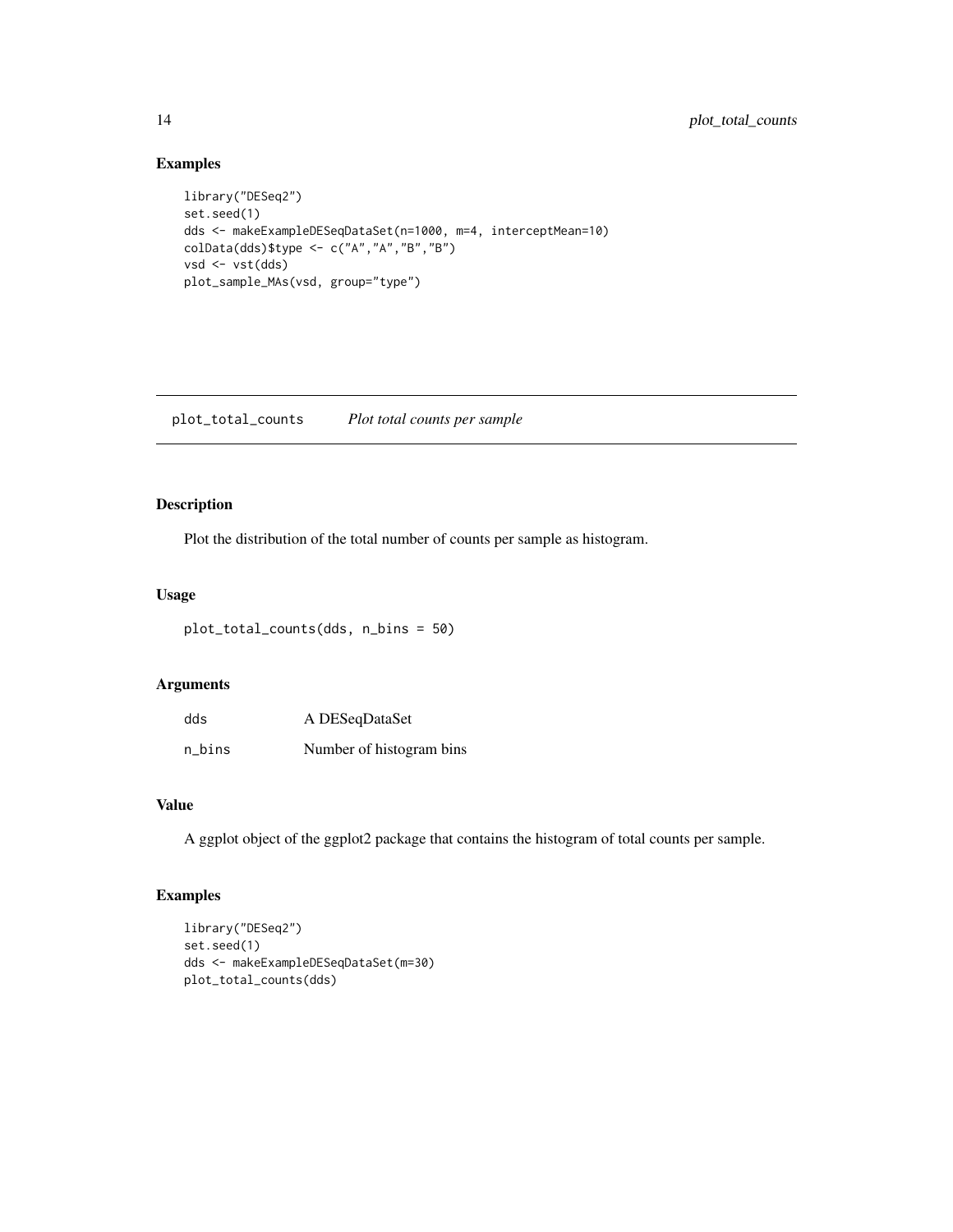<span id="page-14-0"></span>plot\_within\_level\_sample\_MAs

*Plot correlations of samples within a level of a group*

## Description

For the given level, the gene-wise median over all samples is computed to obtain a reference sample. Then, each sample is plotted against the reference as MA-plot.

#### Usage

```
plot_within_level_sample_MAs(vsd, group, level, y_lim = 4)
```
## Arguments

| vsd   | An object generated by DESeq2::vst()                    |
|-------|---------------------------------------------------------|
| group | A grouping variable, must be a column of coldata (vsd)  |
| level | A level of the grouping variable                        |
| v_lim | Y-axis limits, the axis will run from $-y$ lim to y lim |

### Value

A list of ggplot objects of the ggplot2 package that contains for each sample of the specified level the the sample vs reference MA-plot.

## Examples

```
library("DESeq2")
set.seed(1)
dds <- makeExampleDESeqDataSet(n=1000, m=4, interceptMean=10)
colData(dds)$type <- c("A","A","B","B")
vsd <- vst(dds)
plot_within_level_sample_MAs(vsd, group="type", level="A")
```
save\_plots\_to\_pdf *Save list of plots to PDF*

#### Description

This function takes a list of plots as input and makes a pdf with ncol x nrow plots per page.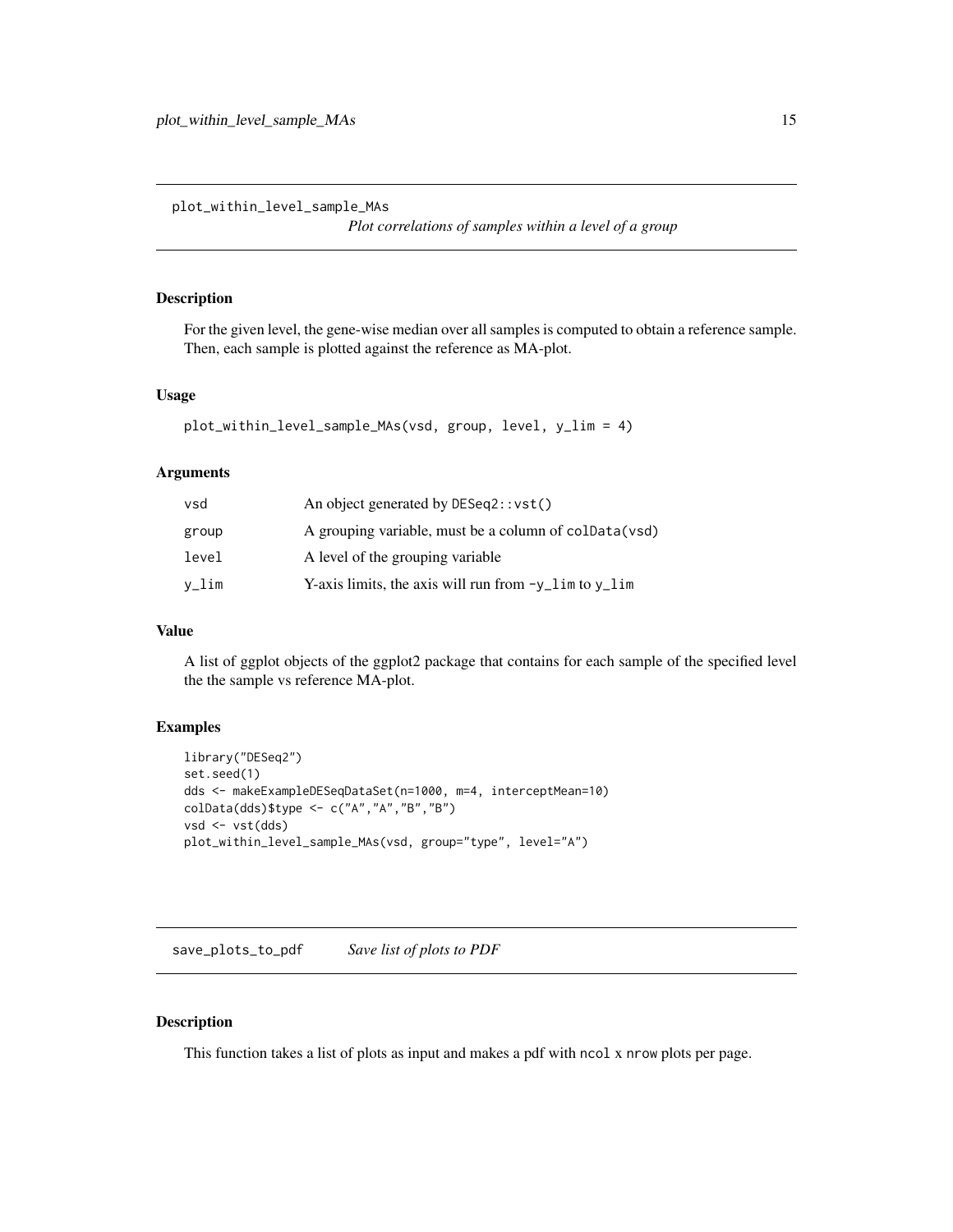## Usage

```
save_plots_to_pdf(
  plots,
  file = "plots.pdf",
  ncol,
  nrow,
  subfig_width = subfig_height * 16/9,
  subfig\_height = 2.5,
  legend_position = "original"
)
```
#### Arguments

| plots           | List of plots that is passed to the plotlist argument of cowplot::plot_grid       |  |
|-----------------|-----------------------------------------------------------------------------------|--|
| file            | file where the plots are saved                                                    |  |
| ncol            | number of columns per page for the grid of plots                                  |  |
| nrow            | number of rows per page for the grid of plots                                     |  |
| subfig_width    | width of a plot of the grid in inches                                             |  |
| subfig_height   | height of a plot of the grid in inches                                            |  |
| legend_position |                                                                                   |  |
|                 | either 'original' if the original legend of each sub-plot is shown, 'none', if no |  |

legend should be shown in any of the sub-plots, 'bottom', if no legend should be shown in the sub plots and one shared legend at the bottom or 'right', which is same as 'bottom', but shown on the right

### Value

The function returns nothing but is called for it's side effect, which is to save a pdf of plots to the filesystem.

```
library("ggplot2")
manuf <- unique(mpg$manufacturer)
plots <- lapply(manuf, function(x){
  df <- mpg[mpg$manufacturer==x,]
  ggplot(df, aes(cty, hwy)) +
   geom_point() +
    labs(title=x)
})
save_plots_to_pdf(plots, ncol=3, nrow=2)
```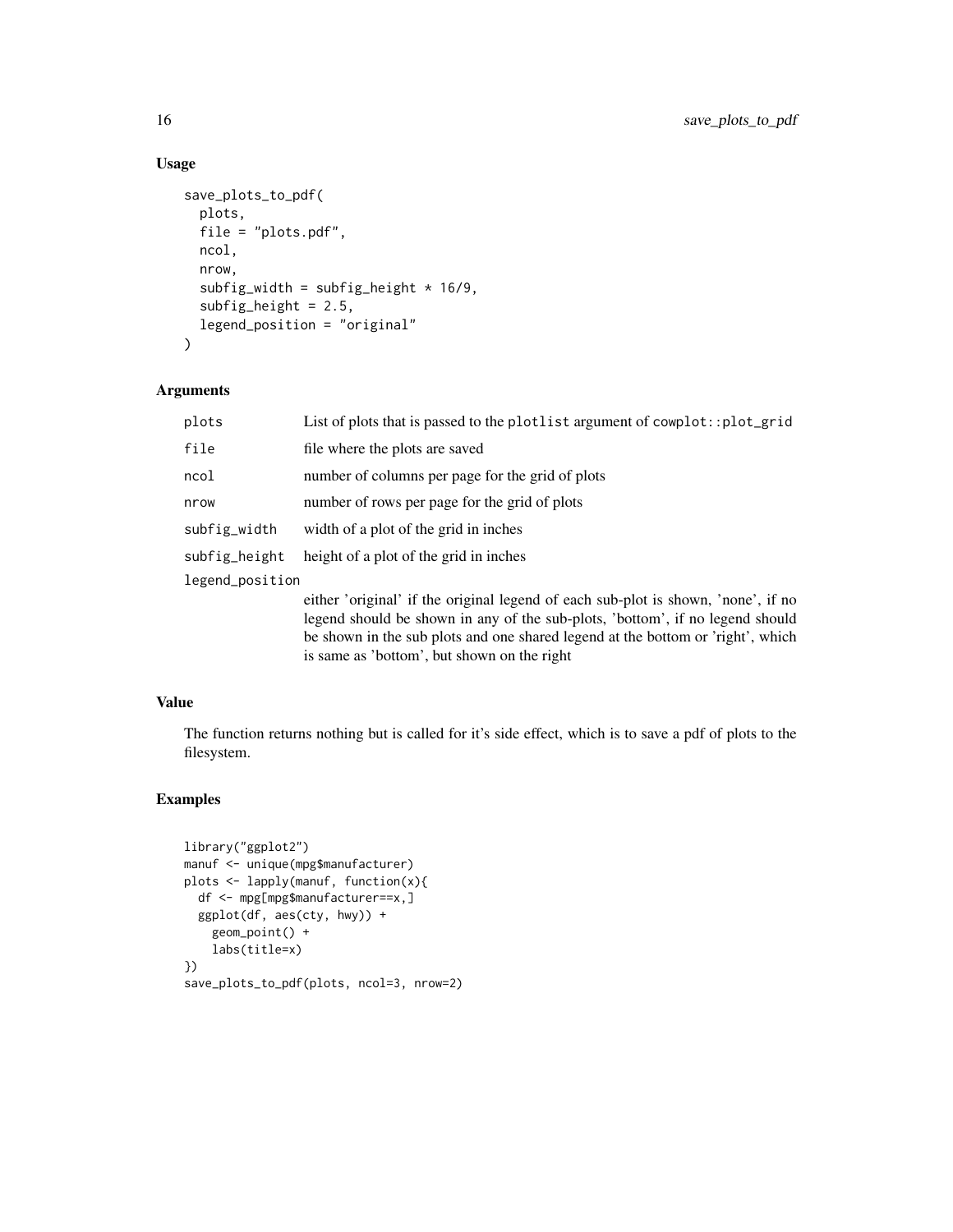<span id="page-16-0"></span>The dataset contains the read counts of experiment GSE89888 in which T47D cells with different mutation statuses were treated with E2 (estradiol) or vehicle.

#### Usage

T47D

## Format

A DESeqDataSet with 43576 rows (of genes) and 24 columns (of samples).

#### Source

[doi:10.1101/2021.05.21.445138](https://doi.org/10.1101/2021.05.21.445138)

T47D\_diff\_testing *Differential expression results corresponding to the T47D data set.*

#### Description

Differential expression results corresponding to the T47D data set.

## Usage

T47D\_diff\_testing

### Format

A DESeqResults object with 36562 rows and 3 columns.

#### Source

See the 'data' vignette on how to reproduce this object.